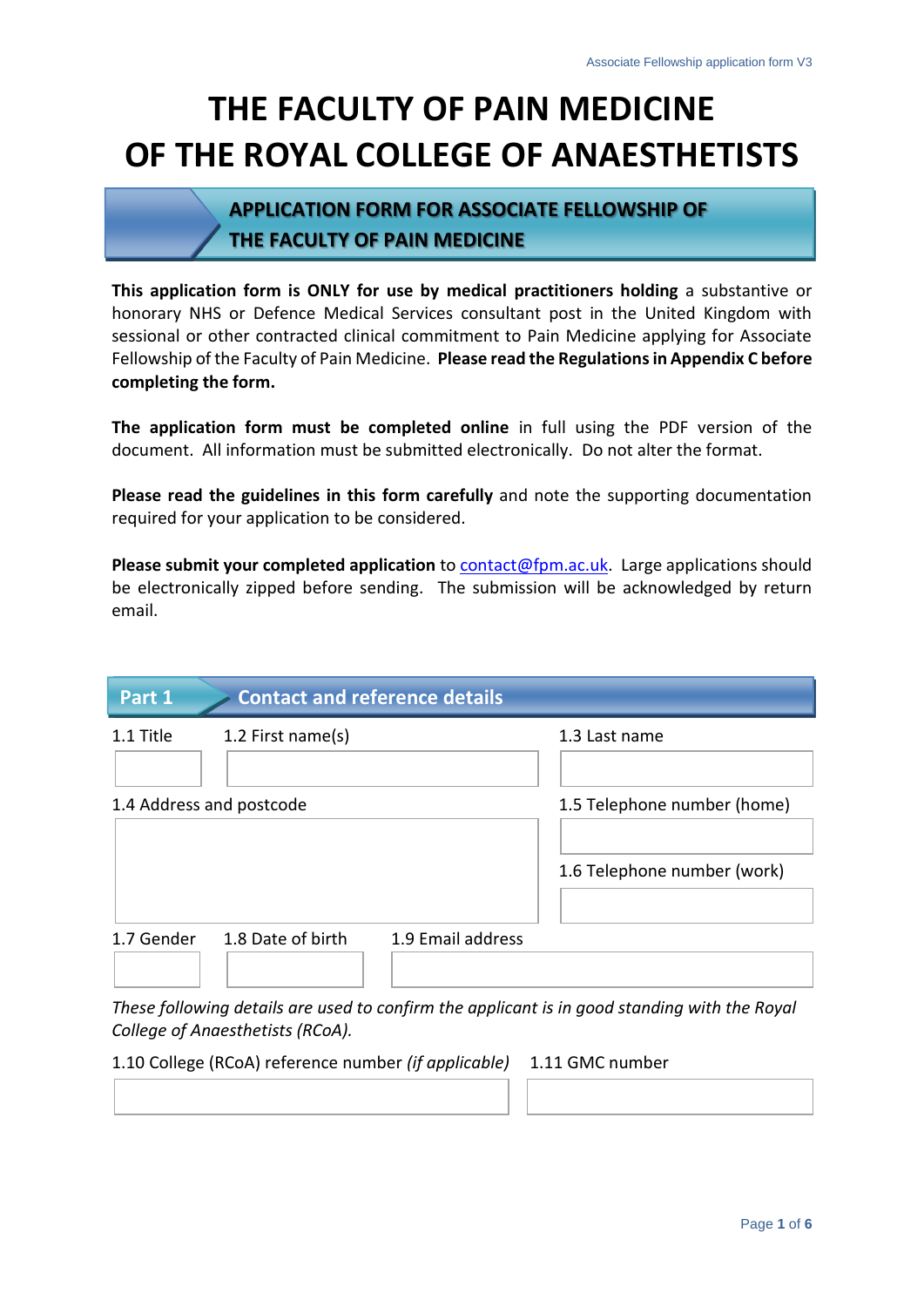**Part 2 Application information**

2.1 Details of your honorary or substantive 2.2 State number of sessions or other consultant post in the United Kingdom contracted clinical commitment per week including your full work address devoted to Pain Medicine

## 2.3 Please list your qualifications

## **Part 3 Applicant's Declaration**

**I wish to have my application for the Associate Fellowship of the Faculty of Pain Medicine considered by the Board of the Faculty of Pain Medicine.**

**I enclose all the following documentation:**

 **Completed and signed application form**

 **Full and current CV, which can contain a personal portfolio**

 **Completed Clinical Director certificate (Appendix A)**

 **Completed eligibility certificate (Appendix B)**

**I agree that the Board of the Faculty of Pain Medicine may seek any further information that it considers is relevant to my application, and that my personal details may be made available to a third party(ies), as required, for the purposes of considering my application.**

**I understand that before an assessment of my application can proceed, letters from all signatories must have been received by the Board of the Faculty of Pain Medicine.**

**I confirm that, to the best of my knowledge, all of the information that I have provided in this application represents a true and accurate statement. I understand that any serious misrepresentation or false information supplied with the intention to mislead is a probity issue that may be reported to the GMC.**

Page **2** of **6**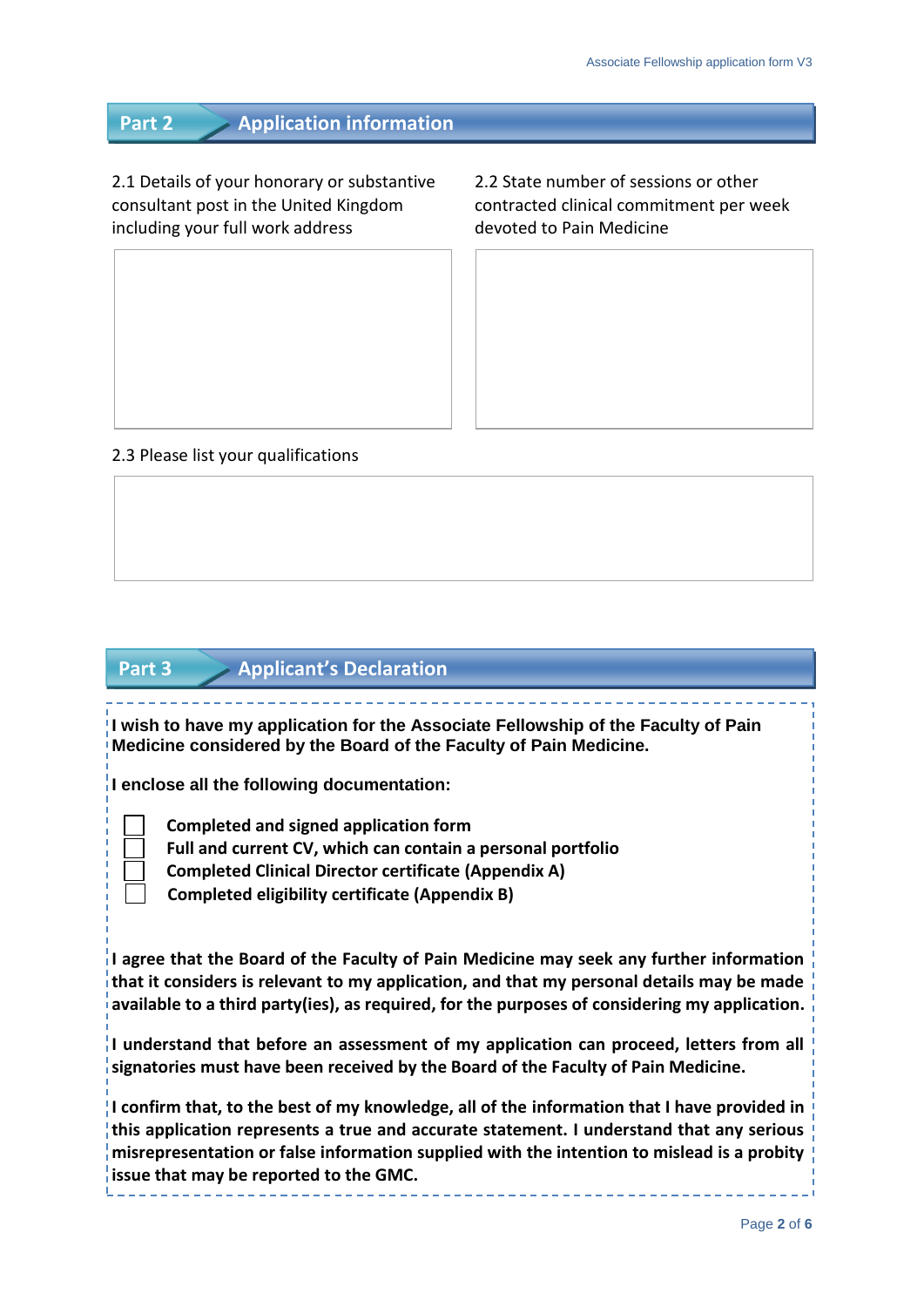## **Data Protection Statement**

**The Faculty of Pain Medicine (FPM) is fully committed to the principles of data protection, as set out in the General Data Protection Regulation (GDPR). The FPM relies on legitimate interests as the lawful basis for processing of personal data. We process and maintain personal data about you so that we can manage your membership, provide you with appropriate products and services and share information with you about FPM activities.**

**We will only use your information for the purposes as described and will not pass on your details to other third parties unless you have given us consent to do so.**

**We use appropriate organisational and technical measures to ensure that your data are secure and protected from loss, misuse and unauthorised access or alteration.**

**You have the right to ask for a copy of the information we hold about you and to have any inaccuracies in your information corrected. If you have any questions about data protection or require further information, please email [contact@fpm.ac.uk.](mailto:contact@fpm.ac.uk)**

#### 3.1 Name of applicant 3.2 Signature of applicant**\***

3.3 Date declaration signed

**\****Signature of applicant:* **Please either include an electronic signature or print this page out, sign it in hard copy and scan it for submission.**

## **APPENDIX A Clinical Director Certificate**

**This certificate must be completed and signed by the applicant's current or past Clinical Director to confirm the applicant's commitment to Pain Medicine in the NHS. If the applicant is the Clinical Director, a more senior manager should complete this form.** 

| I (Clinical Director) |  |
|-----------------------|--|
| of (work address)     |  |
|                       |  |
|                       |  |
|                       |  |
|                       |  |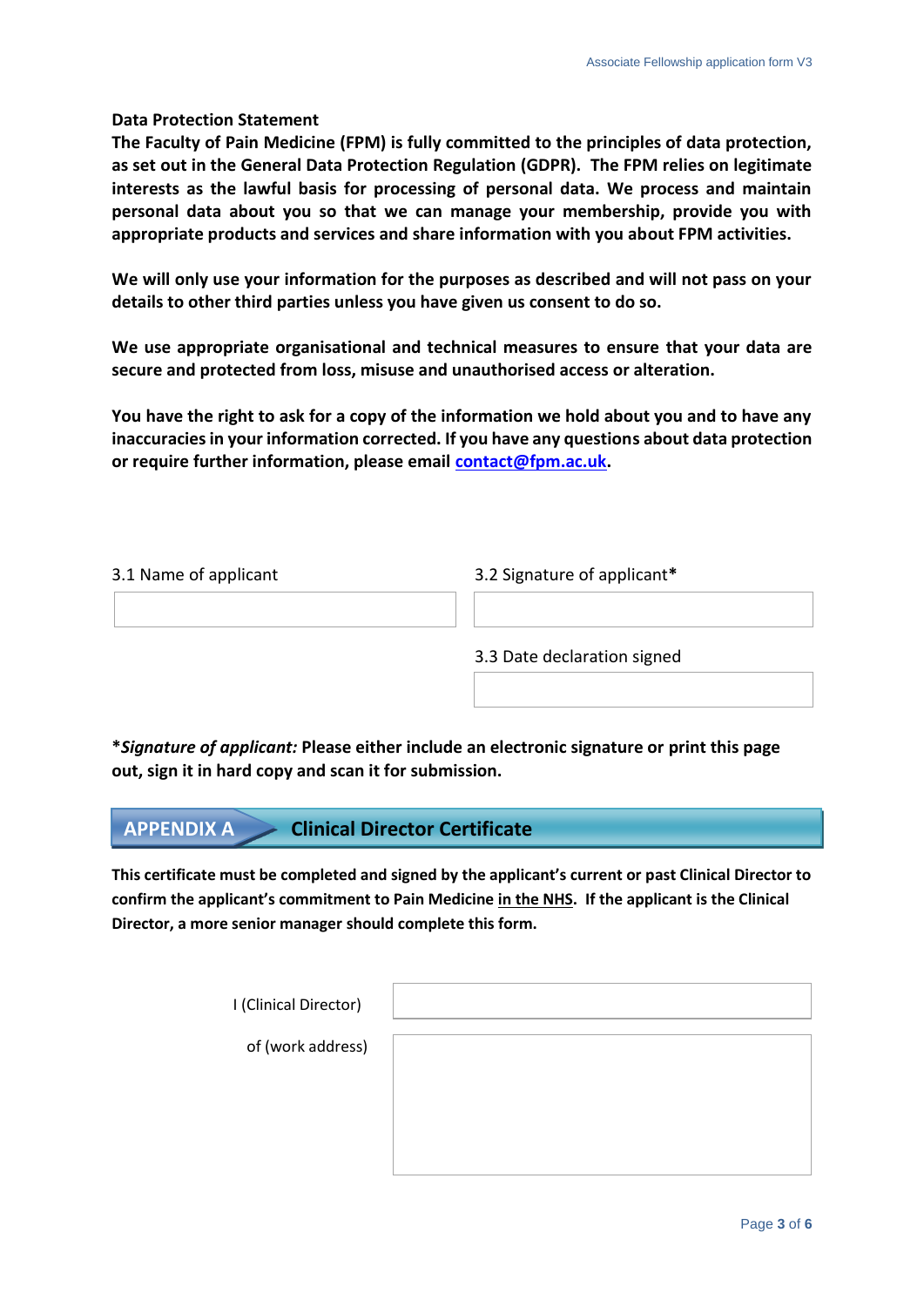| Confirm that (name of applicant) |  |  |  |  |  |
|----------------------------------|--|--|--|--|--|
|----------------------------------|--|--|--|--|--|

is a substantive, honorary NHS consultant or Defence Medical Services consultant with sessional or other contracted clinical commitment to Pain Medicine

*and*

was appointed by a properly constituted appointments committee to a substantive or honorary consultant post with an interest in Pain Medicine.

*and*

is up to date with annual appraisals

Signature\* Date (*DD/MM/YYYY*)

#### **Details of Clinical Director in case further information is required:**

Email address(es): Telephone number(s):

\* *Signature:* Please either include an electronic signature or print this page out, sign it in hard copy and scan it for submission electronically.

## **APPENDIX B ELIGIBILITY CERTIFICATE**

*This certificate must be completed and signed by two Fellows of the Faculty of Pain Medicine of the Royal College of Anaesthetists. The signatories must verify your current post and clinical commitment to Pain Medicine in the NHS and that you are a fit and proper person to be admitted to the Associate Fellowship of the Faculty. The application will not be considered without two signatures.*

*The document can either be completed electronically with an electronic signature or signed in hardcopy and scanned into a PDF for submission.*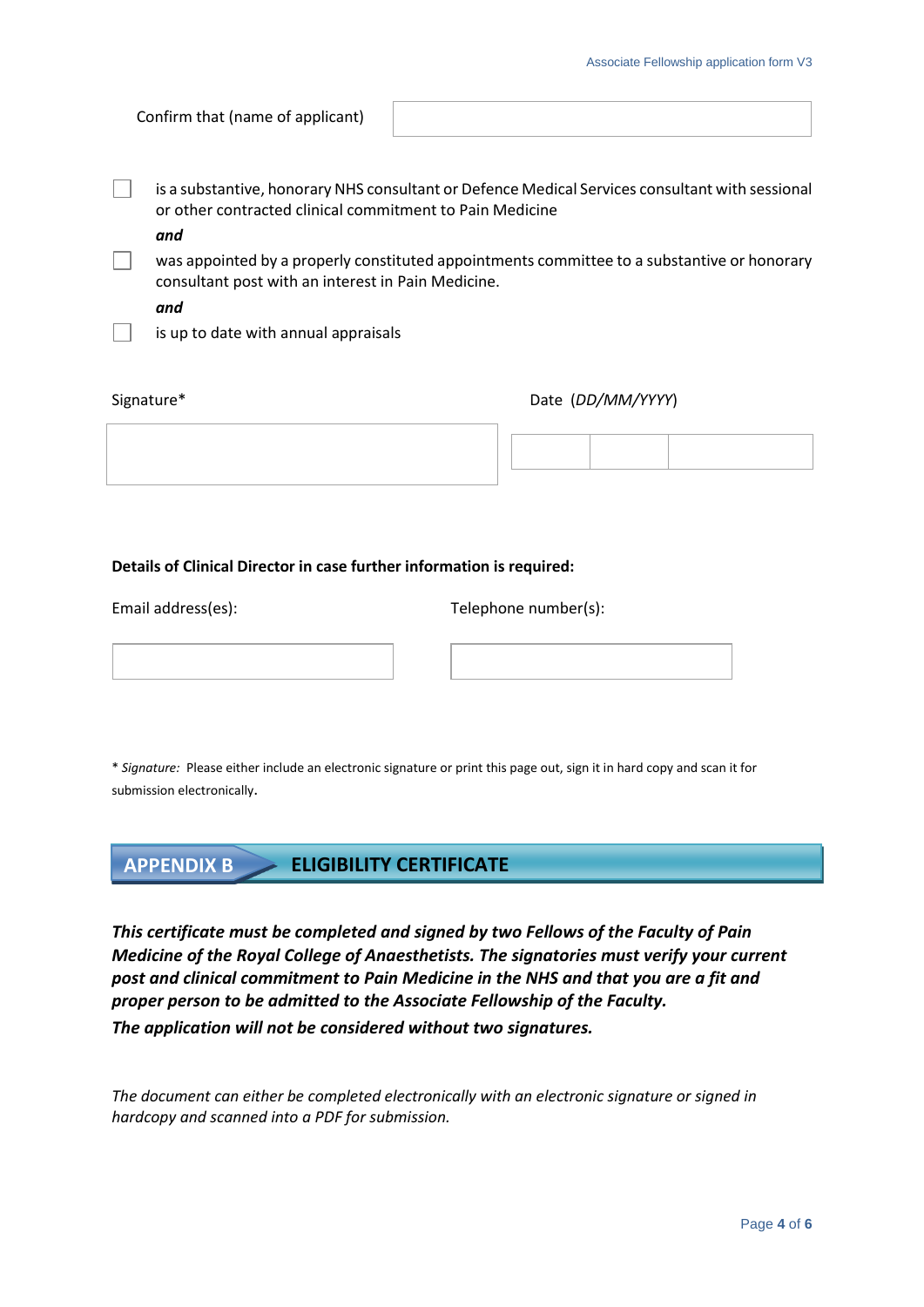| (1)<br>I (name of Fellow)                                                                                                                                     |       |  |  |  |  |  |
|---------------------------------------------------------------------------------------------------------------------------------------------------------------|-------|--|--|--|--|--|
| College Reference Number (CRN)                                                                                                                                |       |  |  |  |  |  |
| verify that (name of applicant)                                                                                                                               |       |  |  |  |  |  |
| (a) holds a substantive or honorary NHS consultant post in the United Kingdom with<br>sessional or other contracted clinical commitment in Pain Medicine; and |       |  |  |  |  |  |
| (b) is a fit and proper person to be admitted to the Associate Fellowship of the Faculty of<br>Pain Medicine of the Royal College of Anaesthetists.           |       |  |  |  |  |  |
| Signature:                                                                                                                                                    | Date: |  |  |  |  |  |
|                                                                                                                                                               |       |  |  |  |  |  |

| (2)                                                                                                                                                                                                                                                                                                                     | I (name of Fellow)              |  |       |  |  |
|-------------------------------------------------------------------------------------------------------------------------------------------------------------------------------------------------------------------------------------------------------------------------------------------------------------------------|---------------------------------|--|-------|--|--|
|                                                                                                                                                                                                                                                                                                                         | College Reference Number (CRN)  |  |       |  |  |
|                                                                                                                                                                                                                                                                                                                         | verify that (name of applicant) |  |       |  |  |
| holds a substantive or honorary NHS consultant post in the United Kingdom with<br>(a)<br>sessional or other contracted clinical commitment in Pain Medicine; and<br>(b) is a fit and proper person to be admitted to the Associate Fellowship of the Faculty of<br>Pain Medicine of the Royal College of Anaesthetists. |                                 |  |       |  |  |
| Signature:                                                                                                                                                                                                                                                                                                              |                                 |  | Date: |  |  |
|                                                                                                                                                                                                                                                                                                                         |                                 |  |       |  |  |

# **APPENDIX C FACULTY REGULATIONS: ASSOCIATE FELLOWSHIP**

Any person holding a substantive or honorary NHS or Defence Medical Services consultant post in the United Kingdom with sessional or other contracted clinical commitment in Pain Medicine (1), and who is not a Fellow of the Faculty (2) and who is a fit and proper person